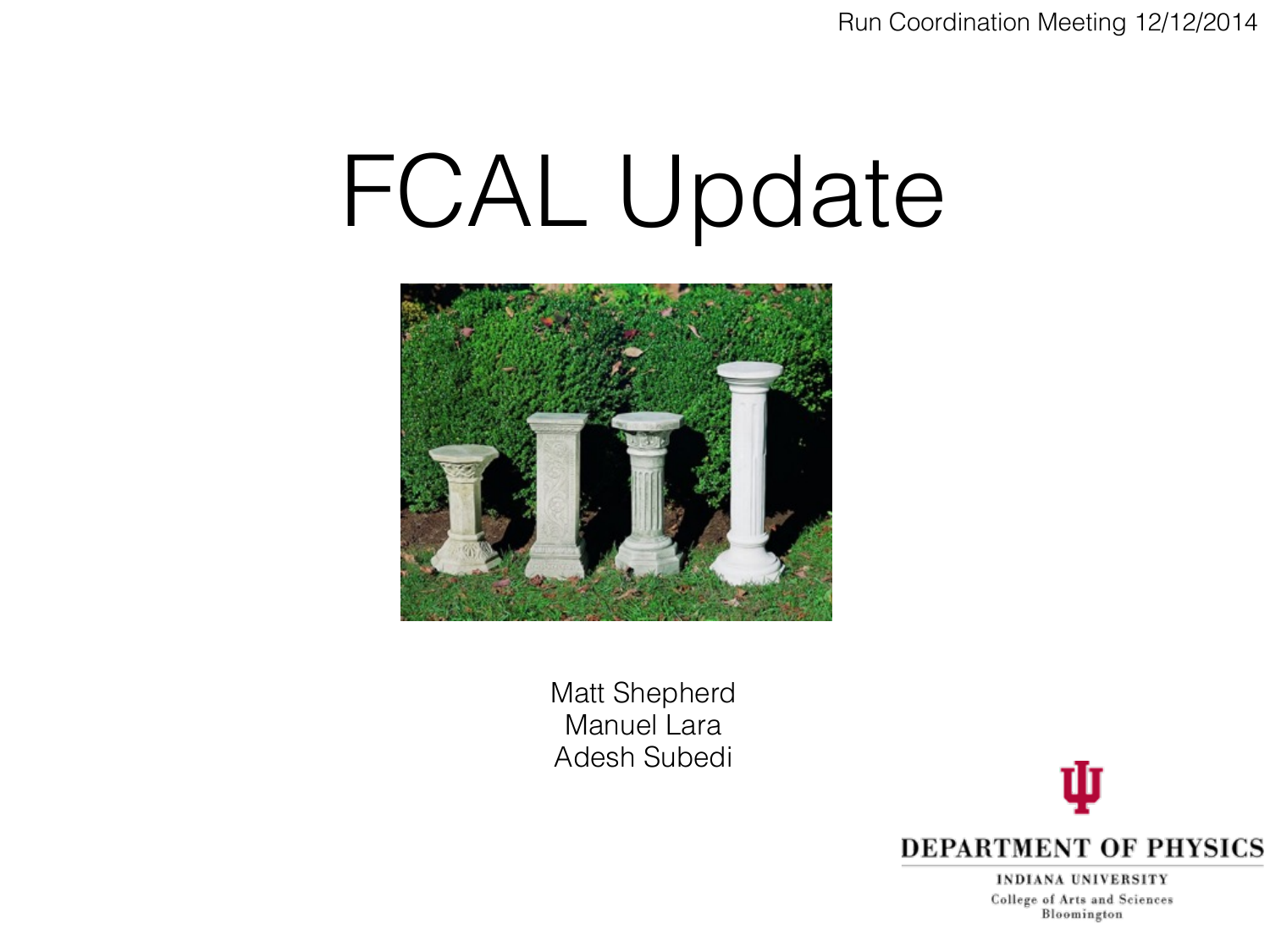# fADC Pedestal Stability

- FCAL pedestals are best determined by using LED pulser
- HVs changed to 600 a.u. gain and **readout threshold** to 104



- Pedestals for all channels are stable within 1 ADC count
- Monitor pedestals daily as we adjust gain settings. Thereafter, update pedestals weekly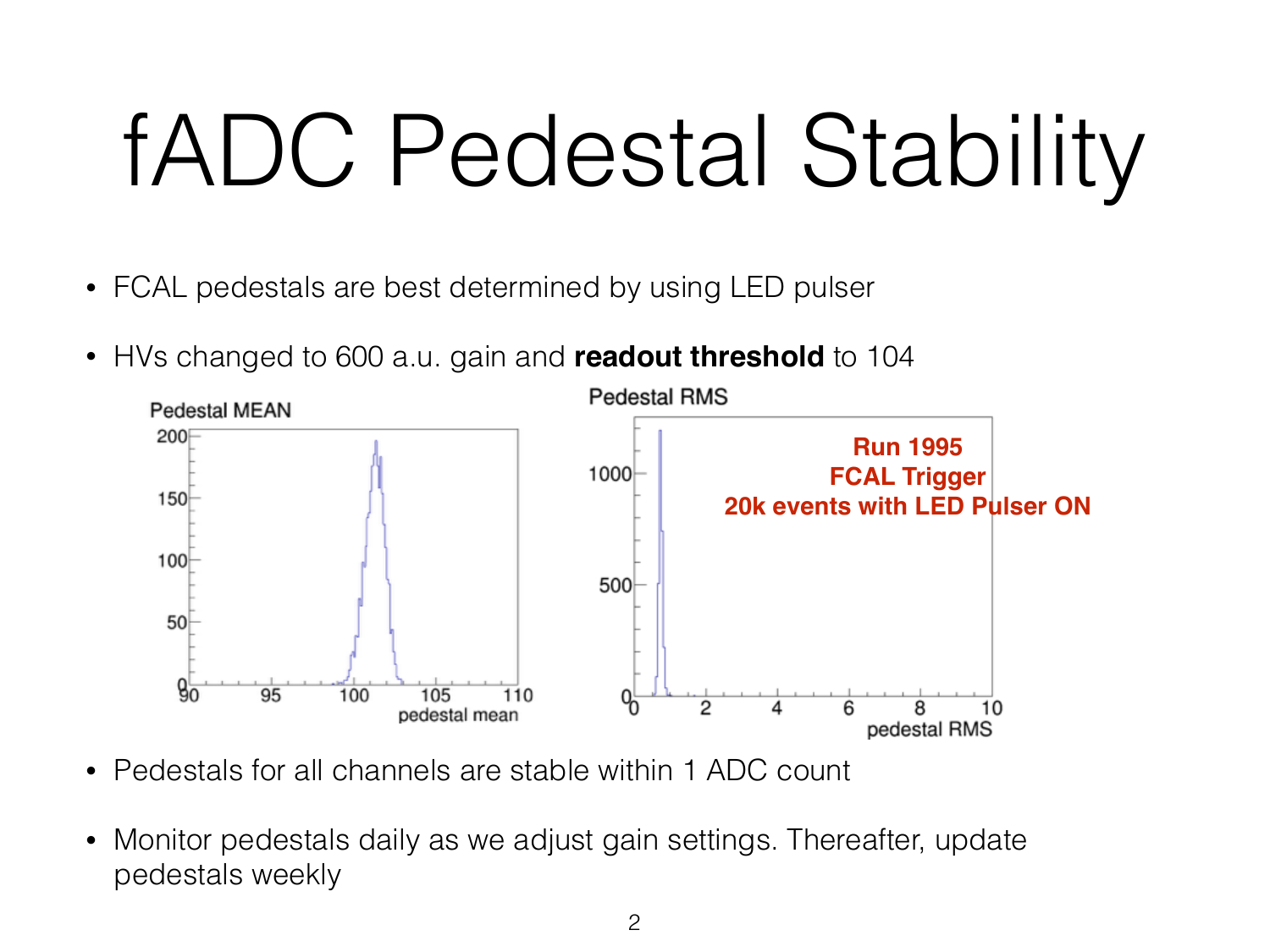### Typical fADC spectra for "hits"

Pulse Integral: Event 121

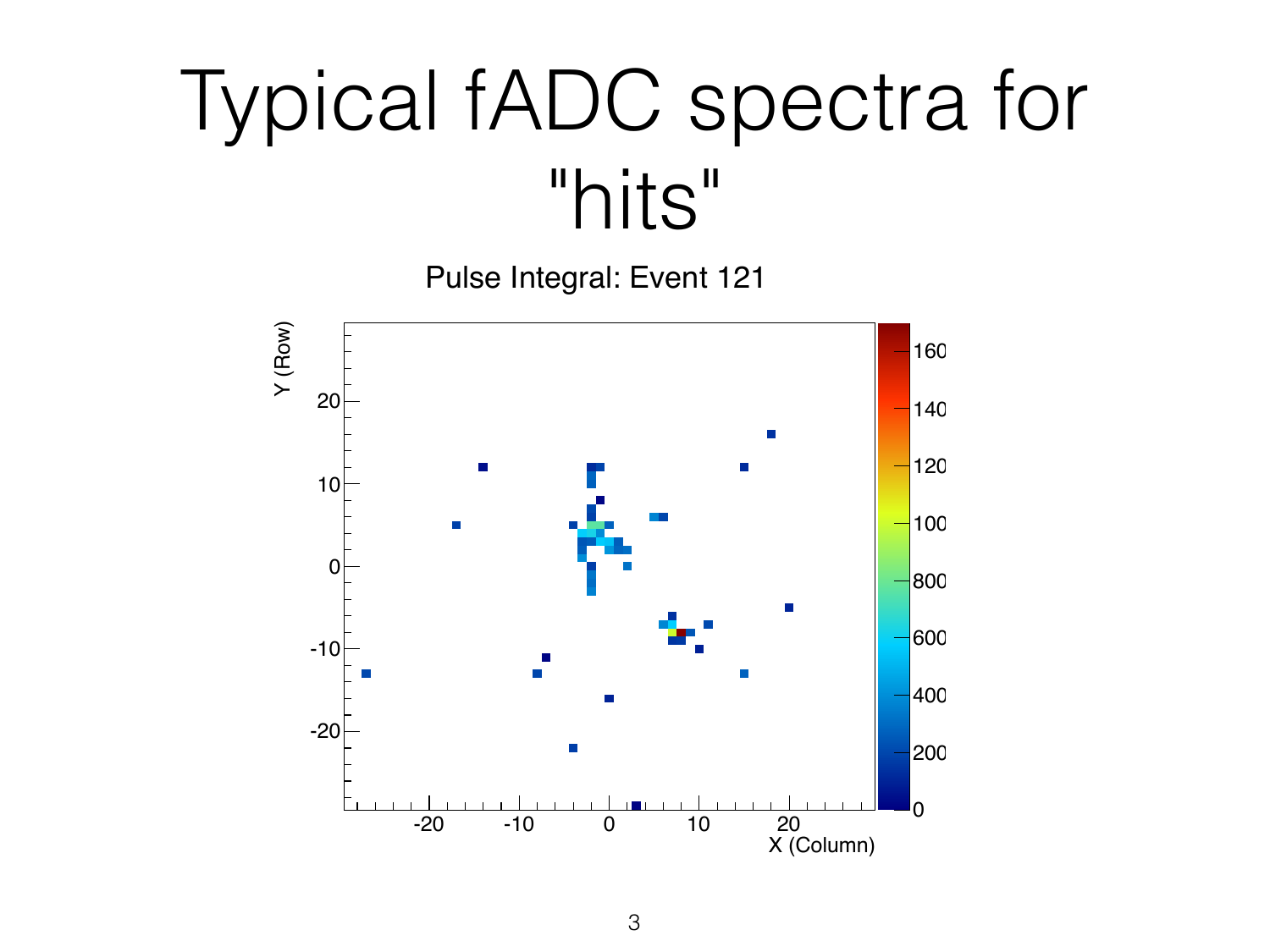#### Typical FADC spectra for



20 40 60 80 100

20 40 60 80 100

20 40 60 80 100

20 40 60 80 100